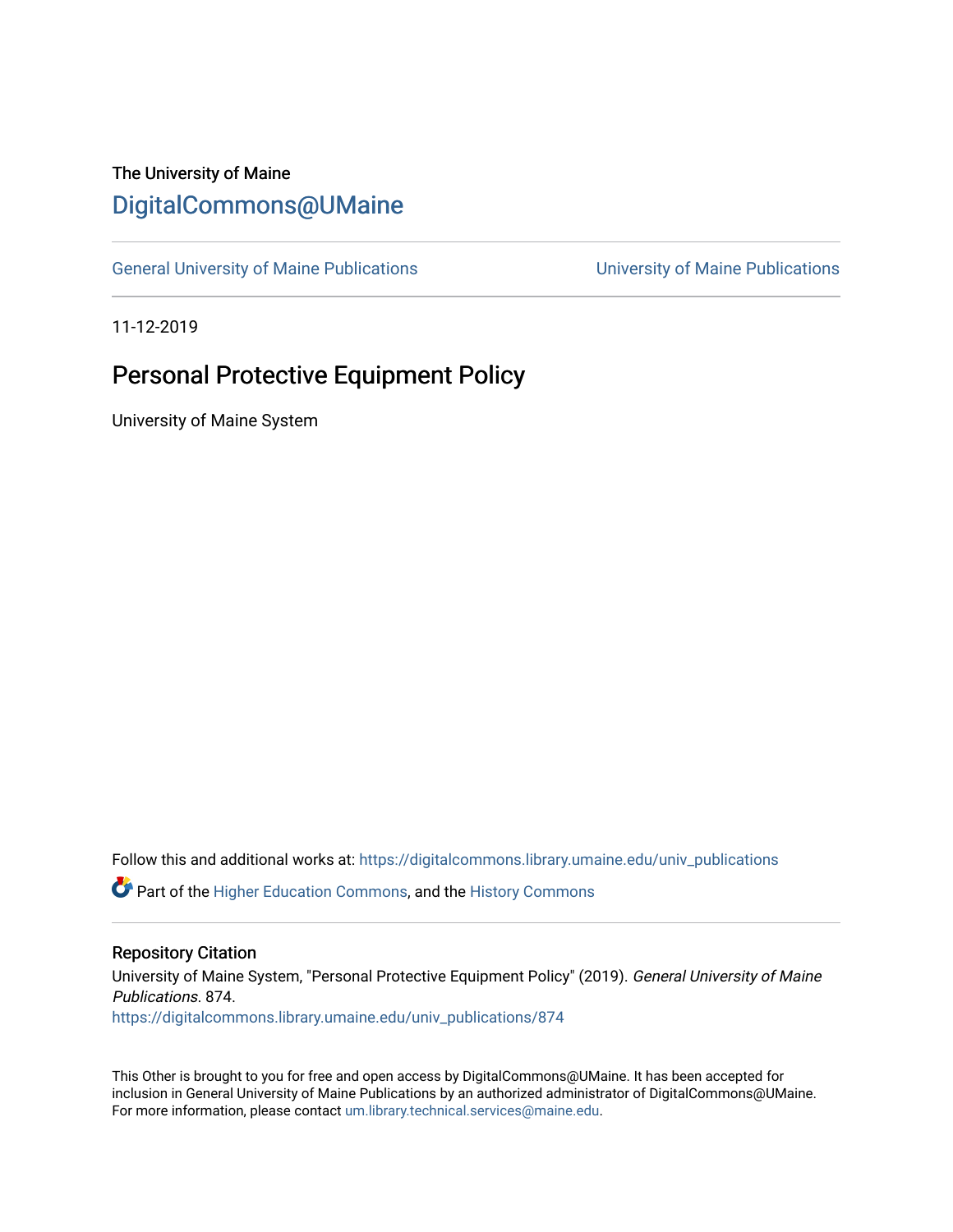## Personal Protective Equipment Policy

#### <span id="page-1-0"></span>Introduction

This policy applies to all University employees engaged in work relating to their employment or research activities, during which personal protective equipment (PPE) is needed for their protection. The purpose of this policy is to help ensure the safe assessment, selection and proper use of personal protective equipment.

This policy does not specifically address the requirements surrounding the use of PPE for specialty hazards such as: fall protection, respiratory protection, hearing protection, water hazards, laser eye protection, cryogenic exposure, and radiation protection.

#### Table of Contents

| <b>Section</b> | Page |
|----------------|------|
|                |      |
|                |      |
|                |      |
|                |      |
|                |      |
|                |      |
|                |      |
|                |      |
|                |      |
|                |      |
|                |      |
|                |      |
|                |      |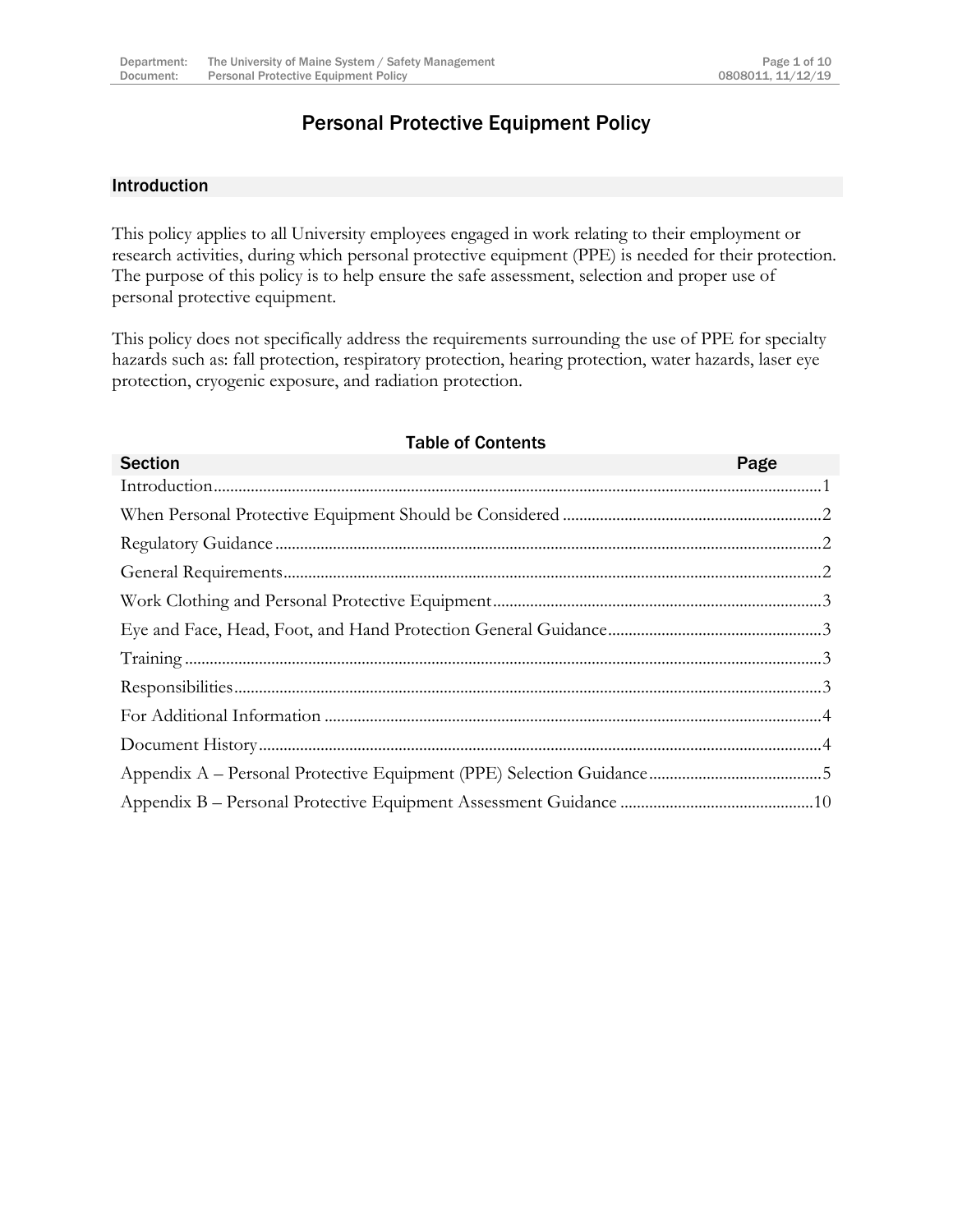## <span id="page-2-0"></span>When Personal Protective Equipment Should be Considered

When engineering, work practice and administrative controls are not feasible or do not provide sufficient protection, supervisors must provide personal protective equipment (PPE) to their employees and ensure its use.

Prior to providing individuals with PPE, supervisors must determine whether or not the task requiring the use of the PPE is necessary. If the task is not necessary it should be eliminated. If the task is required, supervisors need to consider substituting the task for a less hazardous process (or chemical). If the task or hazards cannot be eliminated then engineering controls explored to minimize exposure. If workplace hazards cannot be managed through elimination, substitution, or engineering controls then PPE must be used to protect employees/students.

#### <span id="page-2-1"></span>Regulatory Guidance

OSHA 29 CFR Subpart I - Personal Protective Equipment

#### <span id="page-2-2"></span>General Requirements

- Personal protective equipment (PPE) must be selected based on the hazards present in the work environment and used in accordance with all manufacturer recommendations.
- Supervisors must complete a PPE Hazard Assessment and Certification Form for each job task that requires the use of PPE and maintain a copy of the assessment in the department/work area.
	- o Job tasks having similar hazards, which require the same PPE, can be grouped together on a single PPE certification form (e.g. table saw operation and band saw operation).
	- o For more information on how to complete the PPE Hazard Assessment and Certification Form, please refer to Appendix B of this policy.
	- o When completed PPE assessments must be maintained by department and available for SM or any regulatory agency review.
- The OSHA standard makes clear that employers cannot require workers to provide their own PPE and the worker's use of PPE they already own must be completely voluntary. If a worker provides their own PPE, the employer must ensure that the equipment is adequate to protect the worker from hazards at the workplace. Costs for PPE such as, but not limited to, safety glasses, safety shoes / boots, and hard hats, should be paid for by department unless such equipment is used by the worker for personal use unrelated to work, research activities, or as outline in other University/Campus employee agreements.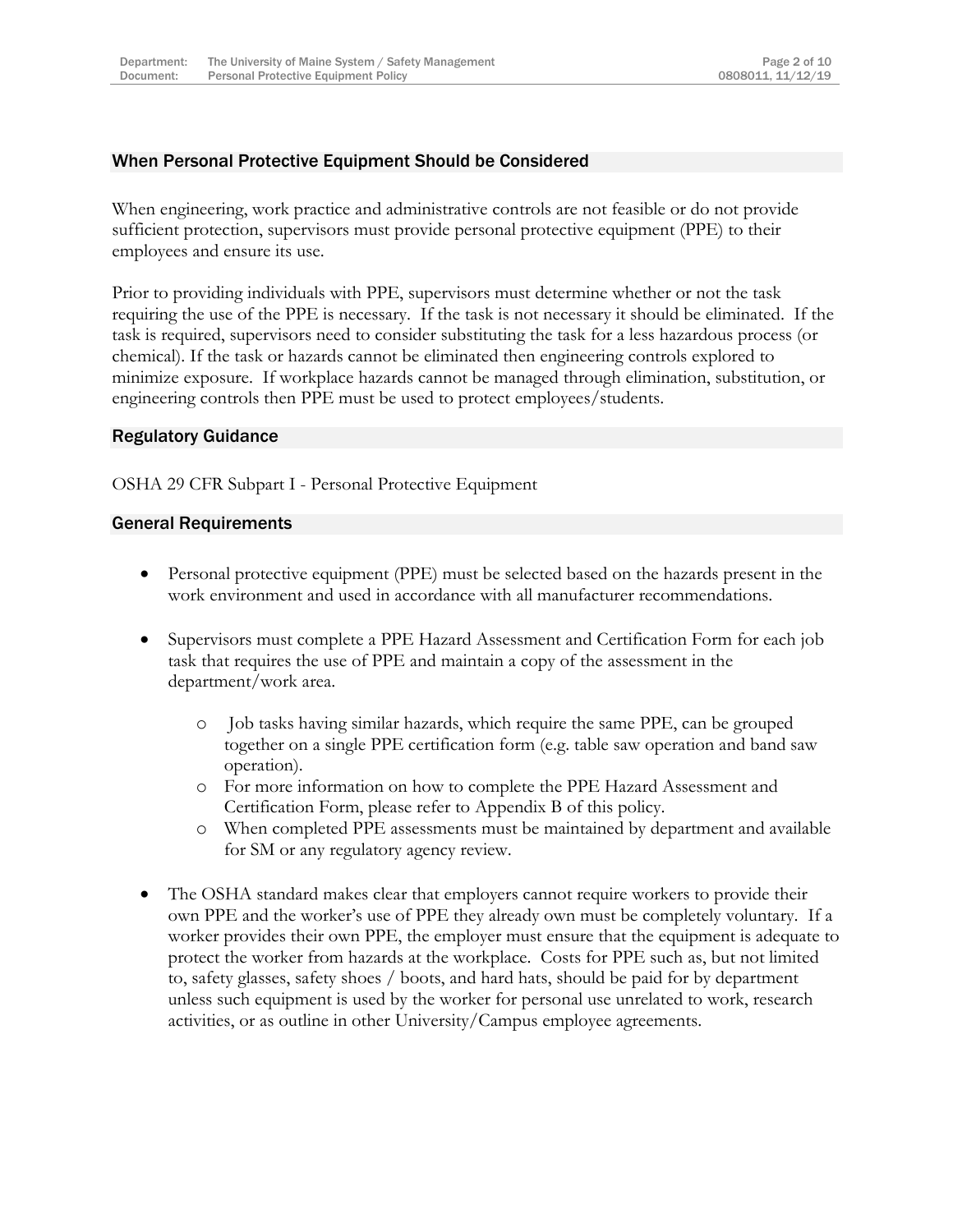## <span id="page-3-0"></span>Work Clothing and Personal Protective Equipment

Work clothing is to be appropriate for the tasks being performed. For example - loose fitting clothing should not be worn when working with or around rotating parts of equipment or machinery

Body, leg, and/or arm protection should be utilized any time the body, leg(s), and/or arm(s) are exposed to those hazards listed in the following table:

| Eye and Face                                                                                                                                                                                                             | <b>Head Protection</b>                                                                                                     | <b>Foot Protection</b>                                                                                                                                                                                               | <b>Hand Protection</b>                                                                                                                                                                                                        |
|--------------------------------------------------------------------------------------------------------------------------------------------------------------------------------------------------------------------------|----------------------------------------------------------------------------------------------------------------------------|----------------------------------------------------------------------------------------------------------------------------------------------------------------------------------------------------------------------|-------------------------------------------------------------------------------------------------------------------------------------------------------------------------------------------------------------------------------|
| Protection                                                                                                                                                                                                               |                                                                                                                            |                                                                                                                                                                                                                      |                                                                                                                                                                                                                               |
| Required when hazards<br>exist from flying<br>particles/objects, molten<br>metal, liquid chemicals,<br>acids or caustic liquids,<br>chemical gases or vapors,<br>or potentially injurious<br>light radiation, conducting | Required when there is a<br>potential for injury to the<br>head from falling objects<br>or other overhead hazards,<br>etc. | Required when working in<br>areas where there is a<br>danger of foot injury due<br>to falling or rolling objects,<br>or objects piercing the<br>sole, and where such<br>employee's feet are<br>exposed to electrical | Required when hands are<br>exposed to hazards such as<br>those from skin absorption<br>of harmful substances;<br>severe cuts or lacerations;<br>severe abrasions;<br>punctures; chemical burns;<br>thermal burns; and harmful |
| field work, etc.                                                                                                                                                                                                         |                                                                                                                            | hazards, etc.                                                                                                                                                                                                        | temperature extremes, etc.                                                                                                                                                                                                    |

<span id="page-3-1"></span>Eye and Face, Head, Foot, and Hand Protection General Guidance

*NOTE: for more information about the hazards and associated PPE, please refer to Appendix A (of this policy) and the Personal Protective Equipment (PPE) Hazard Assessment and Certification Form (located on the Safety Management Documents webpage).*

#### <span id="page-3-2"></span>**Training**

Prior to using PPE, employees and students must be trained to understand the following:

- What PPE is needed, and when it is needed;
- How to properly put on, take off, adjust, and wear PPE;
- The limitations of the PPE;
- How to maintain and otherwise care for the PPE;
- The personal protective equipment's (PPE) useful life;
- When and how to dispose of the PPE; and
- All manufacturer recommendations.

Retraining is to be provided for those individuals who demonstrate a lack of understanding regarding any of the above topics.

#### <span id="page-3-3"></span>Responsibilities

**Directors and Department Heads** must verify that supervisors comply with this policy. They are also required to ensure the completion of all necessary PPE assessments.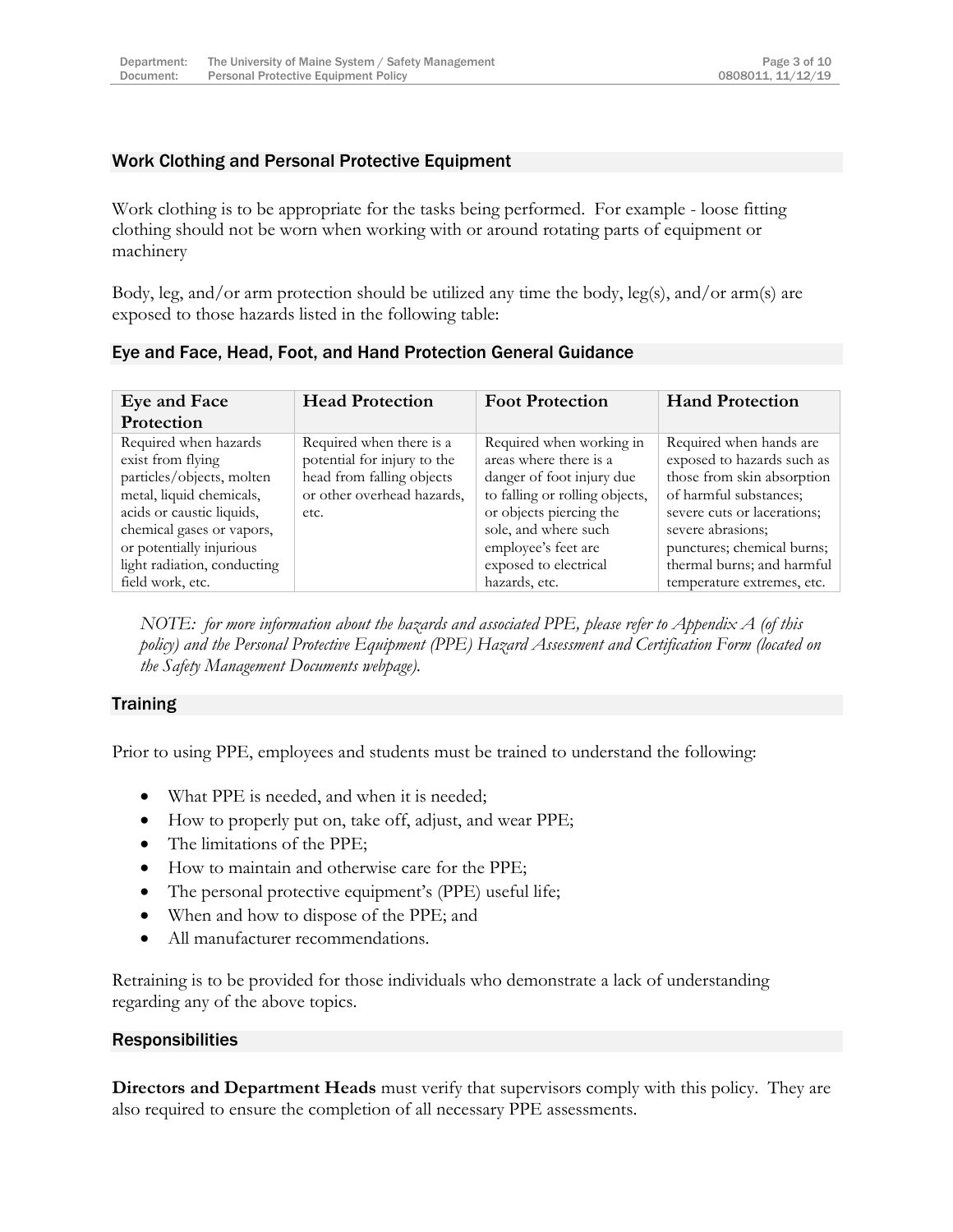**Supervisors** ensure compliance with PPE standards and policies. In general, supervisors are responsible for:

- Performing a "hazard assessment" of the workplace to identify and control physical and health hazards. If supervisors need assistance completing PPE assessments, UMS Safety Management provides specialized training to support their needs in this area.
- Identifying and providing appropriate PPE for employee,
- Training employees in the use and care of the PPE,
- Maintaining PPE, including replacing worn or damaged PPE, and
- Periodically reviewing, updating and evaluating the effectiveness of the PPE program.

**Employees and students** are required to undergo training in accordance with this policy, and adhere to the guidelines and requirements taught during their training session. In general, employees should:

- Properly wear PPE,
- Attend training sessions on PPE,
- Care for, clean and maintain PPE, and
- Inform a supervisor of the need to repair or replace PPE.

#### <span id="page-4-0"></span>For Additional Information

- Contact your campus safety coordinator
- Contact UMS Safety Management at (207) 581-4055
- Workplace Hazard Assessment and Personal Protective Equipment (PPE)
- PPE Hazard Assessment and Certification Form
- The University (or your campus) Respiratory Protection Program
- The University (or your campus) Hearing Conservation Program

## <span id="page-4-1"></span>Document History

Date originally published:  $06/28/02$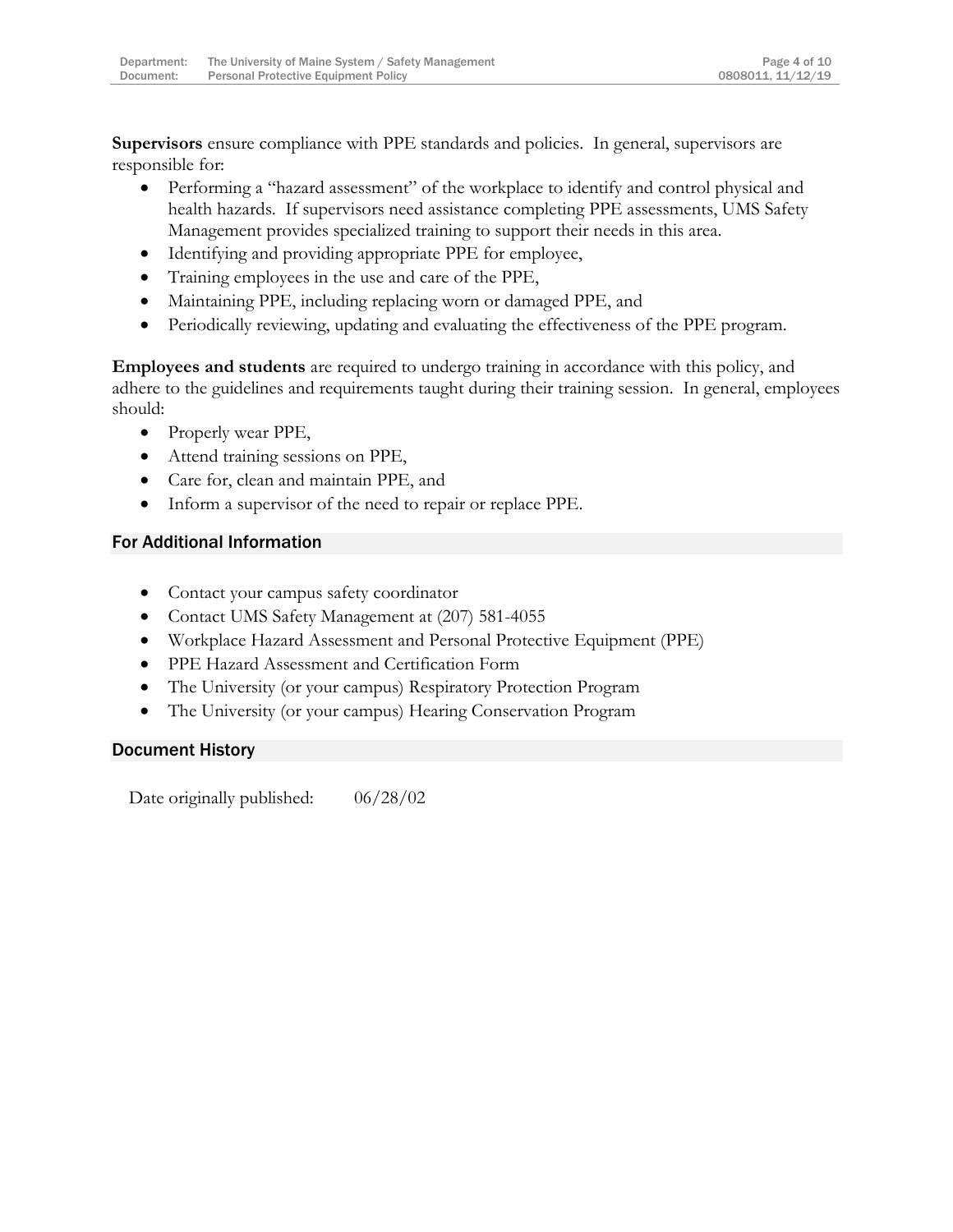## <span id="page-5-0"></span>Appendix A – Personal Protective Equipment (PPE) Selection Guidance

This document is intended to help supervisors perform personal protective equipment assessments, and complete the PPE Hazard Assessment and Certification Form. If additional help is needed to complete the assessment(s) please contact your campus safety coordinator or UMS Safety Management (SM) at 581-4055.

The purpose of completing a written PPE Hazard Assessment and Certification Form is to determine what hazards are present and what PPE is necessary to protect employees/students and provide a systematic approach for documentation and training of future employees/students. Safety hazards will be categorized as physical (falling objects) and health hazards (chemical and biological hazards). Controls to eliminate the hazards will be implemented or PPE will be selected to perform the job tasks safely.

## **Selecting Personal Protective Equipment (PPE)**

**First** – Supervisors should ask employees/students what PPE they feel is needed to complete their tasks safely. For instance, if employees/students are concerned about scraping their knees and that they think knee pads are needed (or supervision notices an overabundance of scraped knees), then the supervisor should assess whether the knee pads are needed or if employees/students practices should be altered.

**Second** - Supervisors must periodically monitor the employees/students performing their various job tasks, noting any hazards to which the employees/students are exposed. For example: if particles blow or fall into employees/students eyes then eye protection with side shields are needed. Or, if there is a potential for tree branches, rocks, or tools falling from above then, hard hats are required, unless the hazard is eliminated.

Watch for hazards based on the criteria set forth in the Personal Protective Equipment Policy and this selection guide.

**Third** - Once a PPE Hazard Assessment has been conducted, the supervisor must complete a PPE Hazard Assessment and Certification Form for each job task, and perform the required employee training as specified on the form. A copy of each certification must to be maintained on file in your department for Department of Labor (DOL) or UMS SM review.

## **Normal Work Clothing**

Supervisors must determine what clothing is appropriate for each job task or work environment. For example - if employees are subject to having their legs, feet, and arms scraped (by rocks, raspberry bushes, willows, etc.) then long pants, long-sleeved shirts, socks, and closed toed shoes (no sandals) are required.

Factors which could affect the selection of normal work attire include, but are not limited to, temperature, biological activity (mosquitoes and black flies), and exposure to sunlight.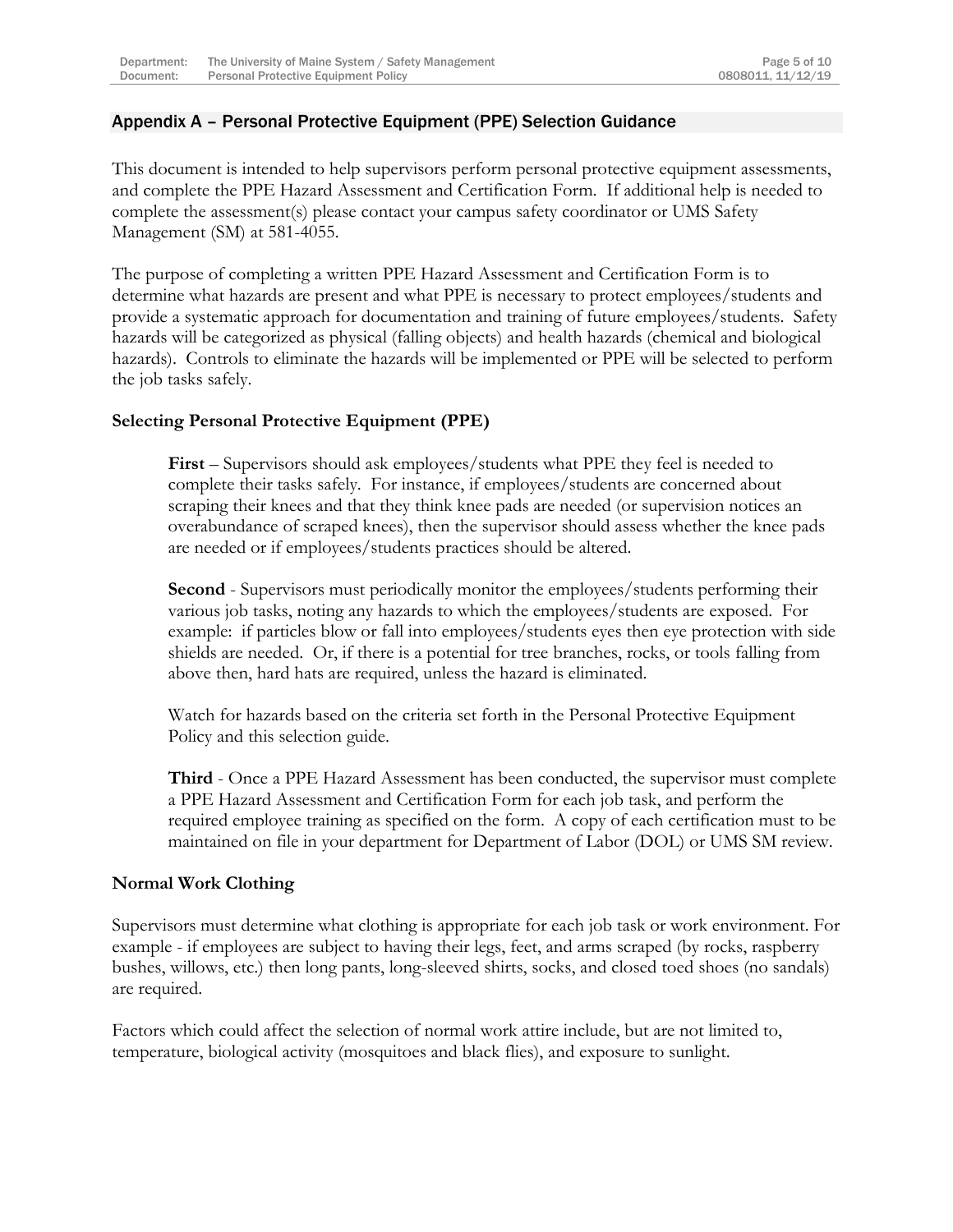## **Respiratory Protection and Hearing Protection**

Respirator selection is based upon potential contaminant(s), worker exposure level, and a work rate. The employee must be evaluated by a medical doctor to determine if they are *fit* to wear a respirator. You must consult with UMS SM prior to selecting any respiratory protection. After the selection process, the employee must be fit tested in the selected respirator.

#### **Noise Exposures**

Selection of hearing protectors should be based on the workers exposure (dose). If you believe that employees/students in your area are exposed to noise levels that warrant hearing protection, or if you are unsure whether or not hearing protection is needed, contact SM at (207) 581-4055 to have the noise exposure(s) assessed.

#### **Eye and Face Protection**

Eye and face protection is needed when employees/students are potentially exposed to hazards created by flying particles, molten metal, liquid chemicals, gases or vapors, or injurious light radiation.

Eye and face protection must meet the requirements as outlined in the American National Standards Institute (ANSI Z87.1). This equipment will be marked with "ANSI Z87", denoting that it meets these requirements.

| <b>Yes</b>                                                               | No |
|--------------------------------------------------------------------------|----|
|                                                                          |    |
|                                                                          |    |
|                                                                          |    |
|                                                                          |    |
|                                                                          |    |
|                                                                          |    |
|                                                                          |    |
|                                                                          |    |
|                                                                          |    |
| Supervisor's description of Eye and Face Hazards (for future reference): |    |
|                                                                          |    |

| Based on the hazard(s) noted above what Eye and Face Protection is<br>needed? |  |
|-------------------------------------------------------------------------------|--|
| Face Shield                                                                   |  |
| Splash Proof Goggles                                                          |  |
| Puncture Resistant Glasses or Goggles                                         |  |
| <b>Shaded Lenses</b>                                                          |  |
| Welding Mask                                                                  |  |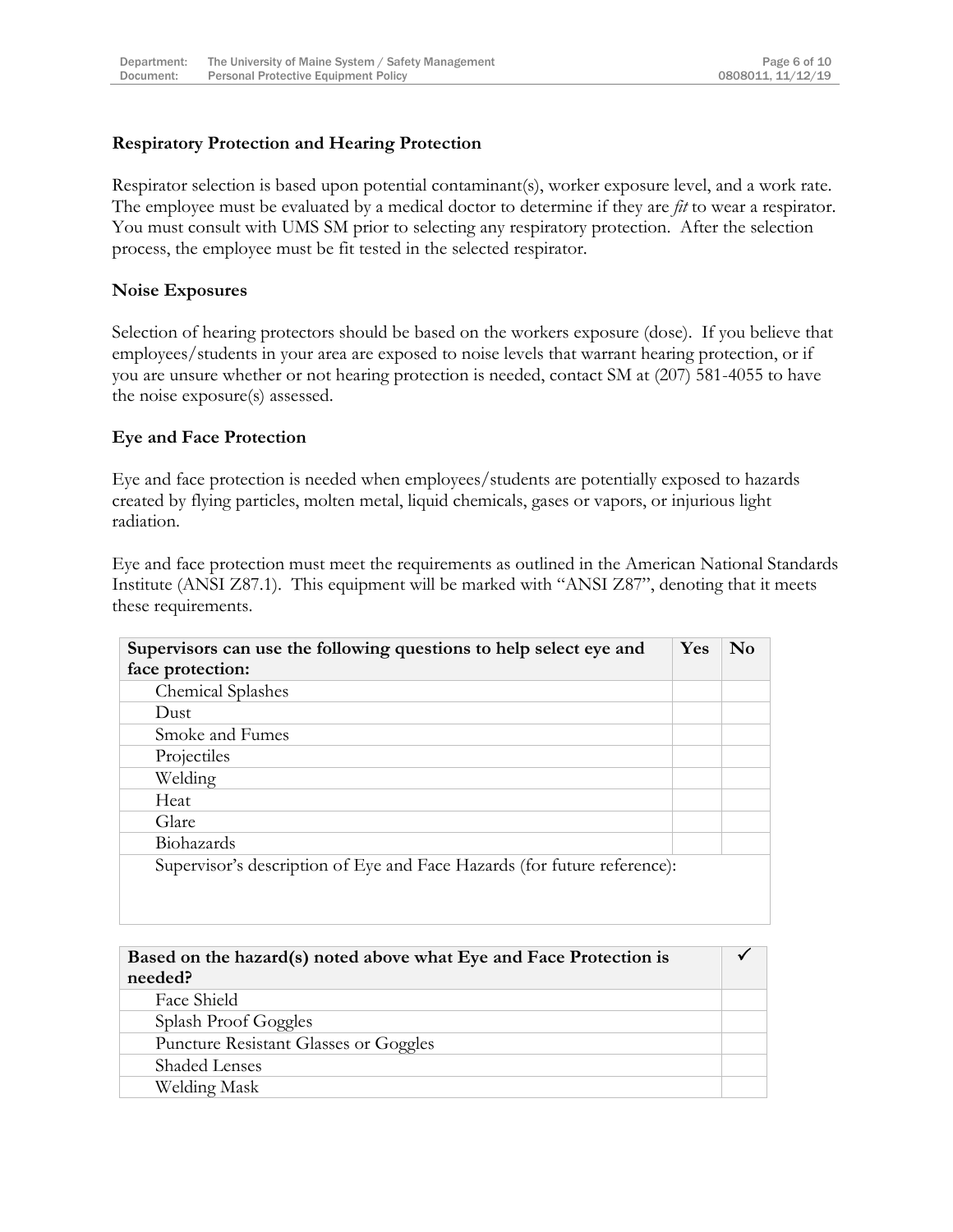Other (Explain)

## **Head Protection**

If individuals work in areas where they are potentially exposed to falling objects or overhead electrical hazards, then appropriate head protection is required.

Head protection must meet ANSI Z89.1 requirements for the associated hazards. There are different types of hard hats for different hazards. Approved head protection will be marked with the applicable ANSI Z89 number.

| Hazards to consider Include:                                                                   | Yes | Nο |
|------------------------------------------------------------------------------------------------|-----|----|
| Suspended loads that could fall?                                                               |     |    |
| Beams or loads that could strike a worker's head?                                              |     |    |
| Live parts that may contact a worker's head?                                                   |     |    |
| Overhead work being performed?                                                                 |     |    |
| Potential for moving objects in the air                                                        |     |    |
| Supervisors description of overhead hazard(s), and description of required head<br>protection: |     |    |

**Based on the description above, is a hard hat needed, and if so what Class and Type?**  $\checkmark$ 

| Class:                                                                     |  |
|----------------------------------------------------------------------------|--|
| Class G (General) - Impact and Penetration Resistant, and proof tested at  |  |
| $2200$ volts.                                                              |  |
| Class (Electrical) - Impact and Penetration Resistant, and proof tested at |  |
| $20,000$ volts.                                                            |  |
| Class (Conductive) – This class has no electrical insulation, - Impact and |  |
| Penetration Resistant.                                                     |  |

| Type:                                                                                        |  |
|----------------------------------------------------------------------------------------------|--|
| Type I – Provides protection strictly from blows to the top of the head.                     |  |
| Type $II$ – Provides protection blows to the top of the head and sides of the                |  |
| head.                                                                                        |  |
| Note: Bump Caps do not comply with ANSI guidelines and are not acceptable for occupations or |  |
| applications where OSHA/DOL requires ANSI compliant hard hats.                               |  |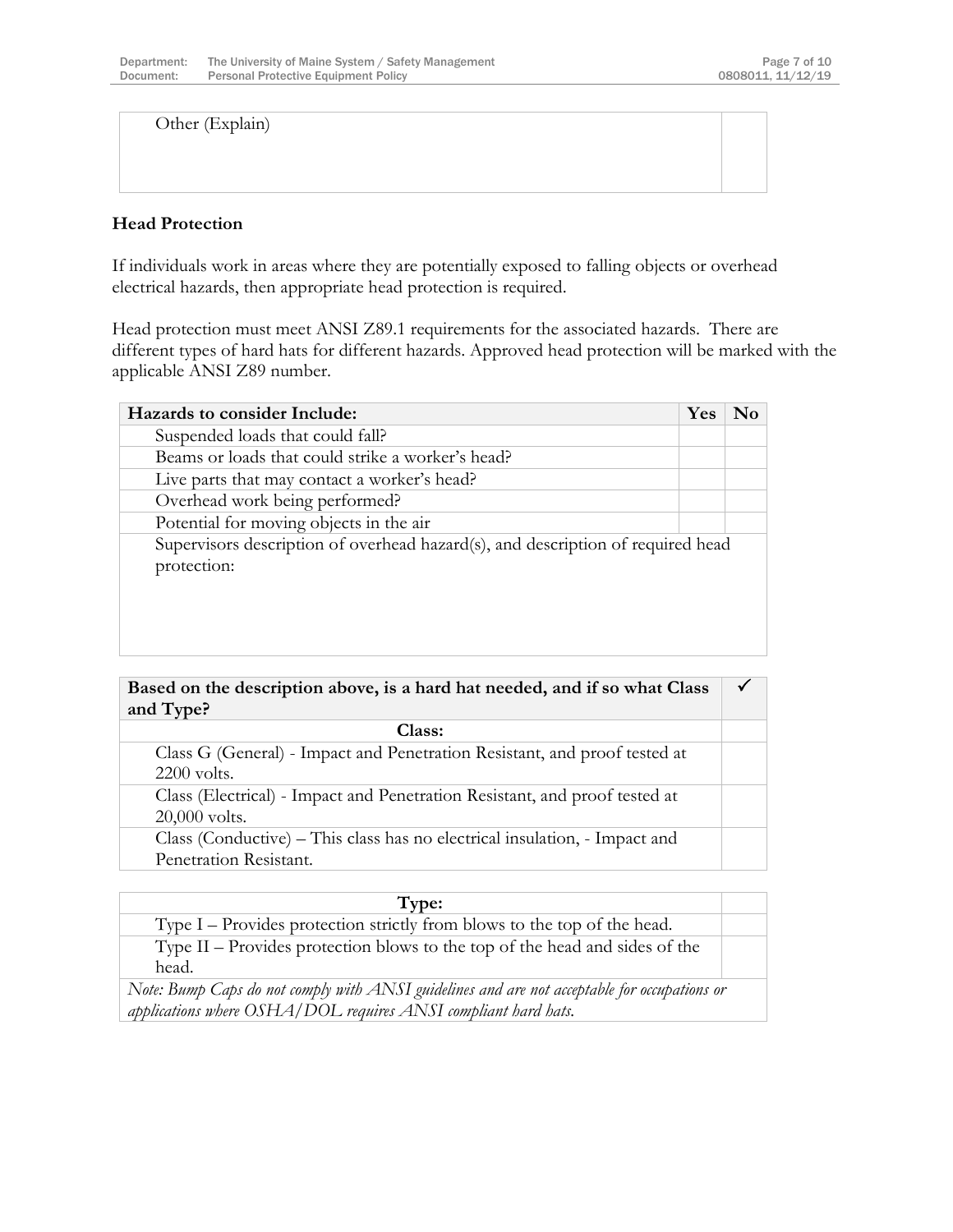## **Foot Protection**

Foot protection must be worn by individuals who work in areas where they are exposed to a danger of foot injuries created by falling or rolling objects, the presence of objects that could pierce the sole, and electrical hazards.

The footwear needs to meet ASTM 2412 and 2413 standards, and will be marked accordingly.

| Are worker's feet exposed to:            | Yes |  |
|------------------------------------------|-----|--|
| Heavy materials that could fall?         |     |  |
| Sharp edges or points (puncture risk)?   |     |  |
| Exposed electrical wires?                |     |  |
| Unusually slippery/Icy conditions?       |     |  |
| Chemical hazard(s)?                      |     |  |
| Supervisors description of foot hazards: |     |  |
|                                          |     |  |
|                                          |     |  |
|                                          |     |  |
|                                          |     |  |
|                                          |     |  |

| If Safety Shoes are required, what type? |  |
|------------------------------------------|--|
| Toe Protection                           |  |
| Metatarsal Protection                    |  |
| Puncture Resistant                       |  |
| Electrical Insulation                    |  |
| Other (Explain)                          |  |
|                                          |  |
|                                          |  |
|                                          |  |

## **Hand and Arm Protection**

Appropriate hand protection must be selected for workers whose hands are exposed to chemicals that can be absorbed through the skin, sharp corners, edges or tools; surfaces that could severely abrade the skin; chemicals that could burn; temperatures that could damage the skin; splintering objects; and animal teeth, claws and/or stingers.

| The following questions can be used to determine what hand/arm | <b>Yes</b> | $\mathbf{N}\mathbf{0}$ |
|----------------------------------------------------------------|------------|------------------------|
| protection is needed:                                          |            |                        |
| Hazardous chemicals?                                           |            |                        |
| Sharp Edges, Splinters, etc.?                                  |            |                        |
| Extreme temperatures?                                          |            |                        |
| <b>Exposed Electrical Wires?</b>                               |            |                        |
| Sharp Tools, Machine Parts, etc.?                              |            |                        |
| Abrading surfaces?                                             |            |                        |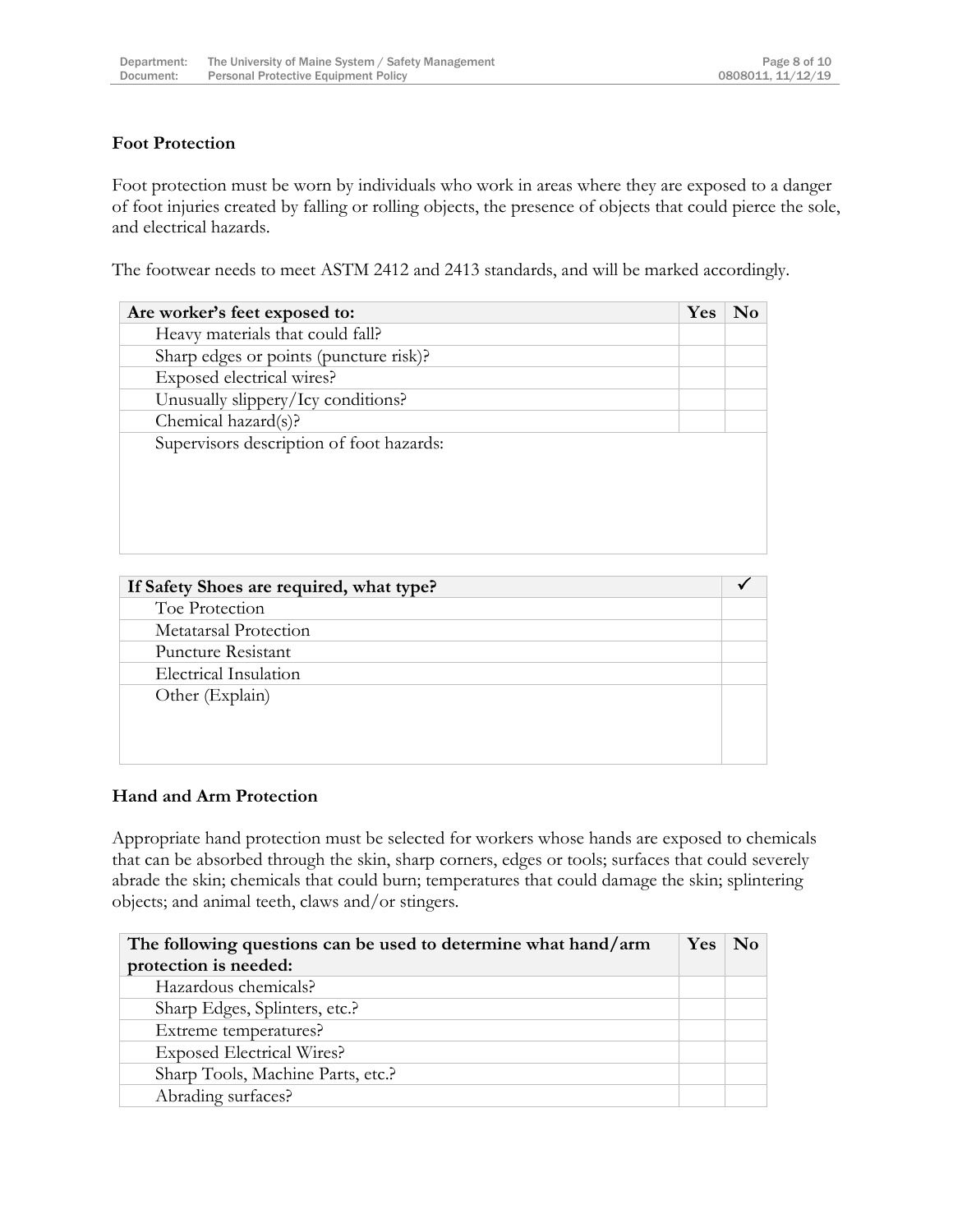| Supervisors description of hand/arm hazards:        |  |
|-----------------------------------------------------|--|
| Type of hand/arm protection needed:                 |  |
|                                                     |  |
| Kevlar or Cut Resistant Gloves &/or Arm Protection. |  |
| Leather Gloves &/or Arm Protection.                 |  |
| Chemical Resistant Gloves &/or Arm Protection.      |  |
| Other (Explain)                                     |  |
|                                                     |  |
|                                                     |  |
|                                                     |  |

## **Selection and Use of Chemical Protective Clothing**

More than just the Safety Data Sheets (SDS) should be consulted when selecting gloves, boots, or whole body protection to guard against chemical exposures. (\*Note - When considering whole body protection please consider whether or not the hazard is in the solid, liquid, or gaseous state.) Safety Data Sheets provide a good starting place when selecting chemical protective clothing; however, SDS are very general and do not provide sufficient information. For instance - SDS will state that rubber gloves should be used to protect against chemical X. They do not specify the type of rubber glove(s) (i.e. neoprene, nitrile, natural rubber, etc.), nor do they state when to change the gloves.

Gather the information needed to select and change chemically protective clothing by referencing the clothing manufacturer's recommendations. Manufacturers test their chemical protective clothing against various chemicals, and then list the test results in a chart (i.e. glove chart). Note - Most manufacturers make this information available over the internet or you may contact SM for assistance.

Manufacturers list how much time is required for a chemical to breakthrough various materials (based on permeation rate and the thickness of the material). This time is known as the *breakthrough* time. For simplicity, clothing must be changed before breakthrough time has fully elapsed.

## **Final Note Regarding Exposure Live Electrical Components:**

PPE selection and use only applies to workers qualified to conduct this type of work. Contact SM for further evaluation. DO NOT WORK on or near live electrical components. Eliminate electrical hazards by shutting off the electricity and Locking Out the main power source. Please reference Lock-Out Tag-Out/Zero Mechanical State policy and program for further information.